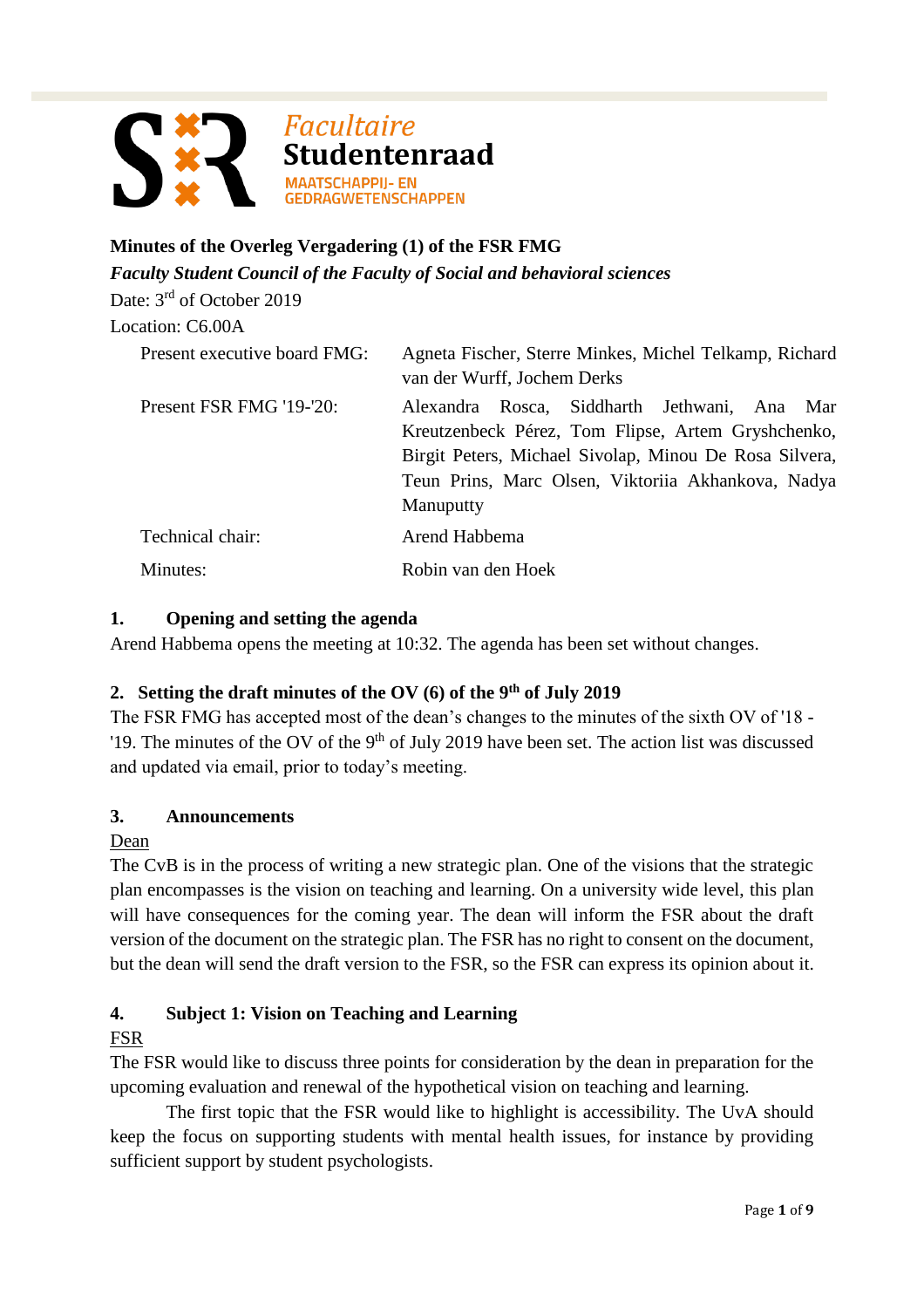Furthermore, it should be a priority to ensure that the increase in the number of international students does not come at the cost of the quality of the education provided. For example, the FSR has seen cases in which lecture rooms were too full, forcing students to follow their lecture standing up. It is important to keep helping international students to integrate into the student environment and university life. Lastly, the FSR thinks the UvA should provide sufficient online materials to encourage students to be more involved in extracurricular activities or take courses outside of the University. Online materials such as web lectures for every programme/course in the faculty could help students in this matter.

Another topic that the FSR would like to bring to the dean's attention is student engagement and involvement. The university should focus on emphasizing students' influence on courses and shaping programs. This includes encouraging participation in focus groups, interviews and UvA-Q surveys. Focus groups should not only be held on the programme level, but also on a course level - since UvA-Q surveys are often ignored by students. Focus groups are anonymous (for the teacher) and are more engaging than surveys. In course evaluations, transparency is vital in order to show future students what changes have been made and to inspire future students to continue to voice their opinions.

Besides focus groups, the FSR thinks that the UvA should support students in promoting student organisations and in increasing inclusivity. The FSR agrees with the dean that student engagement is a responsibility of the FSR, but the resources to attain this goal are limited. Due to financial reasons, the idea of the 'Dinner with the dean' would not be feasible for the FSR.

The last topic that the FSR would like to emphasize is that the UvA should be constantly researching and providing solutions to global challenges. The FSR would like the next vision on teaching and learning to include an emphasis on sustainability in the curriculum as well as in reducing the ecological footprint of the UvA. The FSR would like to see that the UvA encourages its employees to travel by plane as little as possible, as part of its Sustainable Travel Policy. Furthermore, the FSR would like the dean to include social safety in the strategy document. Lastly, the FSR would like the dean to stress that the UvA should aim to constantly adapt its education to the technological developments that change the labour market and reshape our society.

#### Dean

The dean completely agrees that the UvA is an institution that has its doors open for all. The difficulty is: how can this be realised, how can we make sure that enough is being done to ensure our accessibility?

The matter of student psychologists and other student services for those with mental health problems has been a concern for the dean as well. Yet, this is not something that the dean can change much about (since it is a central service, not an FMG service). The dean has been discussing this frequently at the central level. The CvB also realises that there is a problem. The dean would not be in favour of financing student psychologists from the faculty budget. It could be the case that within the FMG, there are more students in need of help and respectively, the FMG would have higher costs. Student psychologists should be a central service, but it is not the duty of the UvA to provide general health care. The UvA should help when a student's problem is related to their studies. For other problems, one's own GP should be approached. Unfortunately, a large number of international students do not have their own GP.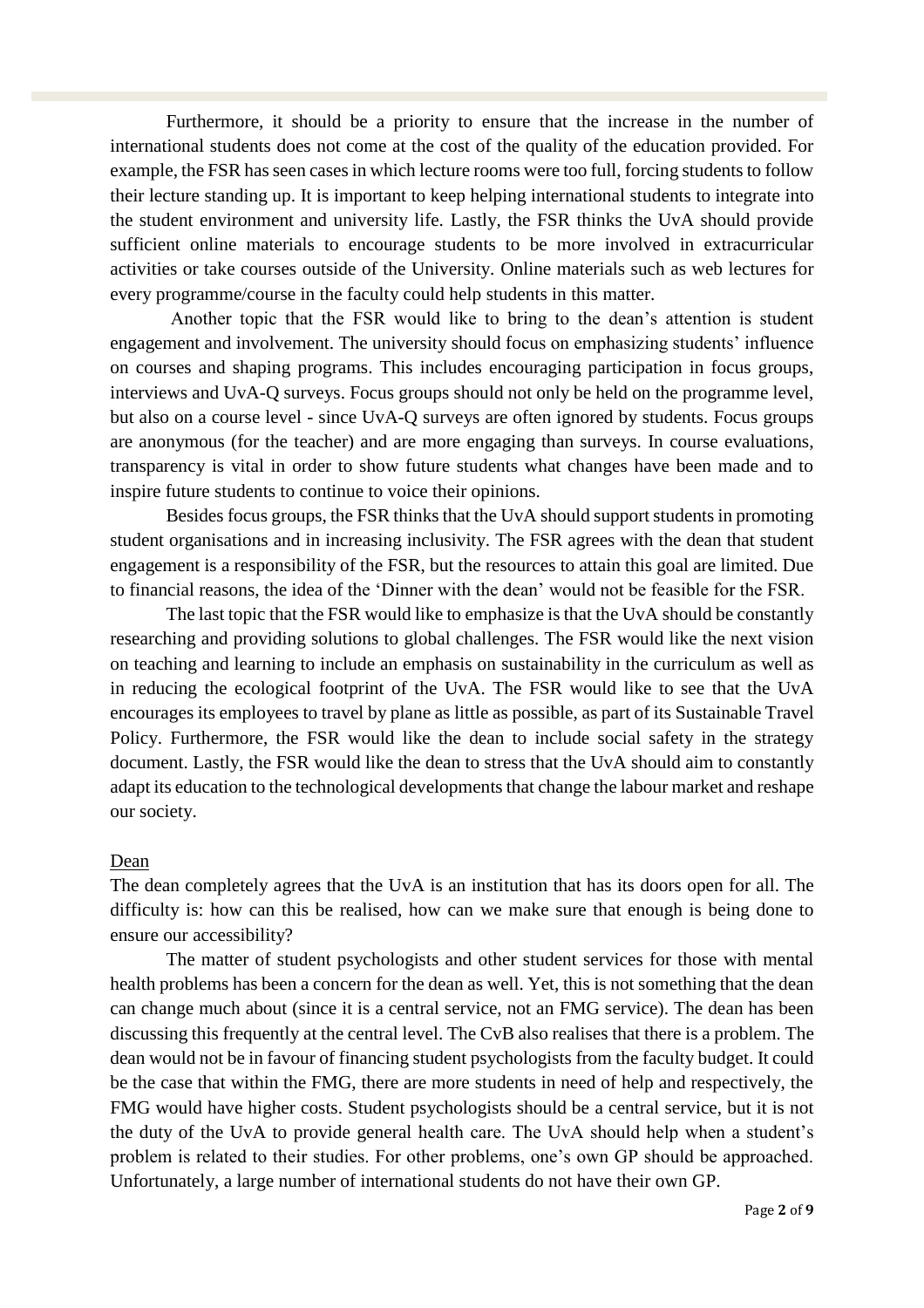Providing online materials: the OWI's make their own policies on publishing lectures online. That is why the FSR should discuss this with the OWI-directors instead of with the dean. However, the dean is in favour of FMG staff having face-to-face contact with students in order to build a sense of community. If the lectures could be found online, students probably would not come to the UvA as often. There is no empirical research on the probability of students attending lectures in this case. The dean would be in favour of conducting empirical research, she would like to discuss with the FSR how this should be researched.

Student numbers: the dean agrees that the quality of education should not be compromised by the increase in the number of (international) students. We cannot prohibit students from enrolling, the minister would have to agree on a numerus fixus. In the future (probably from 2021-2022), the Ministry of Education (OCW) will create the possibility to put a limitation on the number of to international student enrolments. Currently, at the FMG level, the dean is not aiming to attract more international students. There are two programmes, Educational Sciences and Cultural Anthropology, where an increase in student numbers is desired. We do still have to advertise to keep the number of students at the same level (the FMG will not stop promotion).

Focus groups: the dean is very much in favour of using focus groups in addition to UvA-Q in increasing students' influence on course and program shaping. Focus groups do not have to be costly. Student factions could organise focus groups at the level of the programme. The dean can discuss the encouragement of focus groups with the College and Graduate School directors (OWIs) , but she would like to receive a proposal from the FSR first.

Sustainability: the UvA has signed the climate letter and is now thinking of ways to implement the goals of the letter. In terms of organisational structure, the central level is important in terms of physical changes (energy in the buildings, waste). Not only physical changes, but also the behaviour of staff members and students are an influence on sustainability. Influencing travel behaviour (flying) and carbon footprint behaviour is a more complicated matter. The dean would like to look into the proposal of a new sustainable travel policy (including a map with red, orange and green zones indicating where to fly or where to go by train). The dean is in favour of making staff and students aware of more sustainable behaviour.

The budget does not allow extra resources for increasing student engagement. The dean supports student engagement improvement but thinks this can be pursued for free as well (for example by using the focus groups). Within courses, lecturers are responsible for student engagement. Outside of the programme it is up to the student associations and the FSR. The dean will always facilitate the improvement of student engagement, but not necessarily with more budget. The dean would be in favour of thinking along with the FSR on how to increase student engagement. In the future, if the FSR has a concrete and feasible proposal to attain this goal, the dean could consider to give some budget for the activity, but the FSR also has its own budget. An event like dinner with the dean is expensive, it's not necessary to have dinner, you can do something else.

Social safety is a topic that is very important to the deans and the CvB. An interim trust counsellor (ombudswoman) has been appointed. In May, the position of trust counsellor will be filled permanently. There are ombudspersons at the faculty levels. The ombudspersons could help once problems arise. In terms of prevention: the FMG makes sure that the chair persons and directors have the right knowledge/skills to deal with problems regarding social safety. An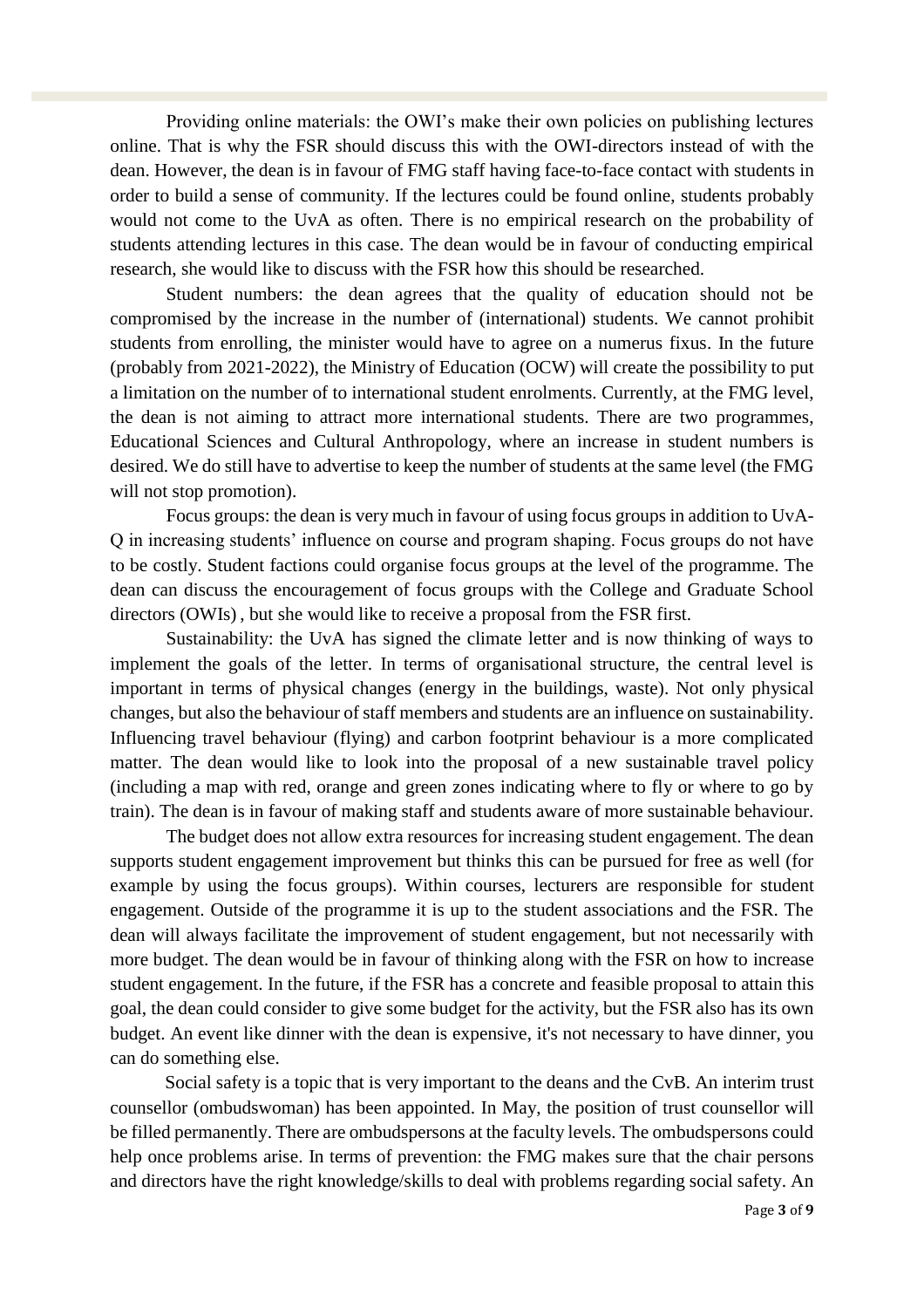academic leadership training and an academic teaching leadership training are offered. However, this is for staff, not for students. And at this moment, trainings are only offered to the directors, there is no training for teachers (social safety in the classroom). There does not seem to be a budget for trainings for teachers on social safety, the dean has to think about this. The dean is open to advices of the FSR on improving social safety.

#### Commitments

- The FMG is not aiming to attract more international students. The dean would prefer to keep the numbers at more or less the same level. Only for the new program in Cultural Anthropology an increase in international student numbers is aimed for.
- The dean would be in favour of thinking along with the FSR on how to increase student engagement.

#### Action points

*191003-1: The FSR works out a proposal on how to implement the focus groups and submits this to the dean for approval, so the dean can take this to the OWI directors for consultation.* 

## **5. Subject 2: Bachelor Humans, Society and Technology (HST)**

#### FSR

The FSR is excited about the opportunity to weigh in on a new bachelor programme and would love to help to implement it. Some concerns:

Budget: it was brought to the FSR's attention that the planning of the HST budget is currently being modified. The budget depends on the decision on whether the programme will get a nature label or not. A nature label will result in bigger incomes from the ministry of OCW. The FSR believes that there should be a concrete budget for both outcomes. The FSR does not want to consent with an unclear budget plan (in case HST does not get the nature label).

Possible future paths: the FSR is interested in being informed about the future prospects for students that will be enrolled in the new bachelor. Similar arrangements as the ones with the Social Science and Political Science Graduate Schools are expected to be made with the other Graduate Schools of the FMG. The FSR would like to see formal agreements with education directors rather than possible speculations.

Possible external partners: the FSR would like to see clear guidelines for possible external partners (social organizations, businesses) in order to guarantee the academic integrity of the program. The FSR wants to ensure that the external partners are facilitating the students' development and not the companies' profit. The FSR wonders how businesses are going to be selected. The FSR believes that selection should not be based on pre-existing relations between the UvA and the business, but on what company students are going to learn most from.

Staff: lastly, the FSR is concerned about the planned strategy of both hiring new staff and 'borrowing' teachers from different existing bachelors within the faculty. The working council (OR) informed the FSR that taking teachers from the existing bachelors might hurt the existing bachelors (could cause a staff shortage). How can the quality of the existing bachelors be guaranteed? Another concern of the OR is how much the teachers will be financially compensated. Of course, the HST board could compensate for the teaching, but money for research is also needed.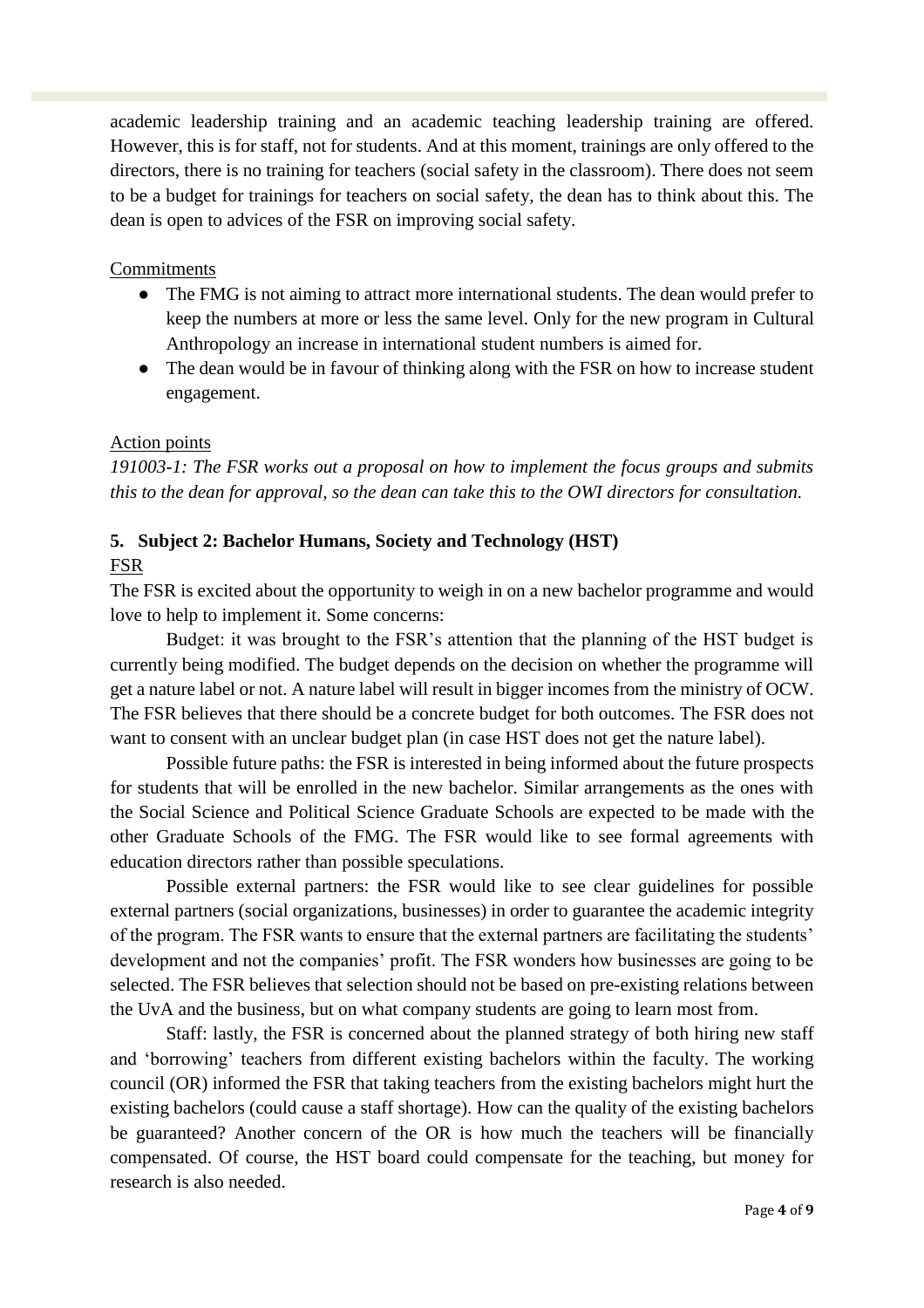Practical: the FSR would like to postpone the request for consent on HST until the moment that the FSR receives all information they received in Dutch translated to English as well. This will ensure that all council members are properly informed.

#### Dean

For the current request for consent, it is assumed that HST will get the nature label. The decision on the label will be made six months after the TNO. It is only after the decision on the nature label that the budget for HST will be set. It has not been decided yet whether the program will be continued in the case that the nature label is not awarded to HST. The reason behind this is that the budget for the program will be lower without a nature label, and in this case the dean will probably not be able to guarantee the fulfilment of the aim of the program. This is why at this point it would not make sense to propose a budget plan for HST without a nature label budget. In the case that HST does not get the nature label (high funding), the dean will send the FSR a new request for approval for the intention to install the new bachelor HST.

Possible external partners: at some point, the dean is planning on formalizing some rules/guidelines. The students and companies will not get any financial compensation, there will be no transactions. The dean does not agree with the FSR's stance that there should be no pre-existing relations: existing relations provide an advantage because we know who we will be dealing with. Another factor in this is that we do not have a big number of companies that we can choose from. As soon as students will enter a company to work with for a project, guidelines for the companies (in order to guarantee the academic integrity) will be developed.

Staff: it is clear to the dean that creating a new bachelor programme requires hiring new staff. The CvB has made budget reservations in order to have a budget even before students have graduated. The dean indicates that it works both ways: there will be some new staff and some from the existing bachelor programmes. HST will not cause teachers to have a higher load of teaching than they already have.

The FMG receives more money for teaching than for conducting research. In order to have teachers that do an equal amount of teaching and researching, we need other teachers that only work on teaching. We will hire teachers to support the teaching at the level of the working groups. We will also hire (associate) professors to give lectures. This method is customary and it is not different with other programmes. We will make an effort to build a research community around the theme of HST as well. Sometime during the development of the TNO, an overview of which programmes teachers are needed to teach in HST will be shared with the FSR.

#### Richard van der Wurff

On the budget: HST is being created from the perspective of the program that the FMG would like to offer, and in this perspective, the budget is being planned. It is not the other way around (looking at the budget first and subsequently creating a program).

Decisions on possible future paths for HST-students are dependent on the examination boards, who can only make their decision once the HST-programme is finished. However, Richard stresses that the future paths for HST-students are very important to Richard as well, since this is a vital piece of information in drawing potential students. In the ASW (Interdisciplinary Social Sciences) program students can choose between different directions of education and still meet the requirements that they need in order to follow a (pre-)master's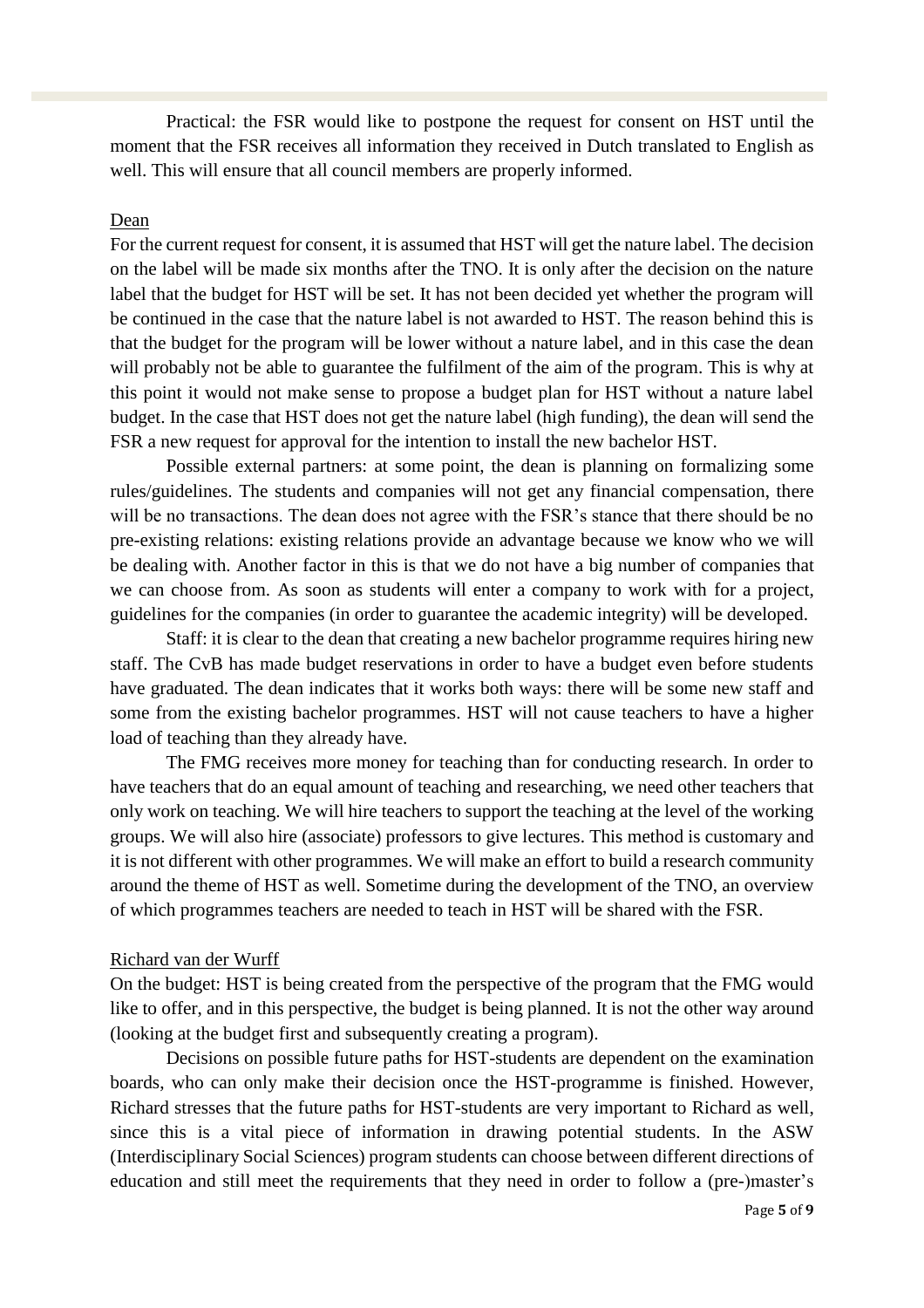programme. Richard would like to arrange these kinds of options for the HST students as well, within the FMG as well as outside of it (like a Master's program in Information Studies). Within the next two months, Richard will be looking into the requirements of different master programmes within the UvA and whether these requirements can be met within the curriculum of HST. The bachelor programme HST includes 30 EC of electives. A worst-case scenario would include students to still be able to follow a premaster programme within this planned 30 EC space to be able to register for a master in the domain. Also, Richard is planning on making sure that all HST-students will have the same level of knowledge on methods and statistics as within the other bachelors within the FMG.

Possible external partners: in the obligatory internship programmes within Communication Science, it is made clear to the companies that the student's educational objectives are the determining factor of the content of the internship. This is more important than whether the internship fits the needs of the companies. In the first three years of the HST bachelor programme, the HST directors will be responsible for providing external partners. Students will be supervised by staff members. The fact that the student's educational objectives are a priority is clear to the dean and to Richard, it is just not written down yet.

Staff: Richard sees HST as an opportunity to hire new staff, to give opportunities to teachers who work in this field.

#### **Commitments**

- In the case that HST does not get the nature label, the dean will send the FSR a new request for consent to install the HST bachelor.
- As soon as students will enter a company to work with, guidelines for the companies (in order to guarantee the academic integrity) will be developed.
- HST will not cause teachers to have a higher load of teaching than they currently have.
- Sometime during the development of the TNO, an overview of of which programmes teachers are needed to teach in HST will be shared with the FSR.

#### Action points

*191003-2: On the 3rd of October, the dean will send the FSR a translation of the HST documents translated to English.* 

## **6. Subject 3: Language Policy**

## FSR

'19-'20 is the first year in which the FSR includes international council members. The FSR will no longer accept that most of the communication and a large portion of documents between the dean and the FSR is in Dutch. Council members have the right to be informed. A lack of information also comes in the form of not having requests which members of the FSR can fully read and comprehend. For this reason, members of the FSR will not fully consent to requests for which they lack full information.

Within the working agreements of the FSR, it is stated that in order for a vote to pass, an issue requires at least 5 out of 8 votes in favour. Currently, only 3 of the council members with legal voting rights speak Dutch. When presented with information and documents in the Dutch language, 5 council members would place an uninformed vote. Dutch council members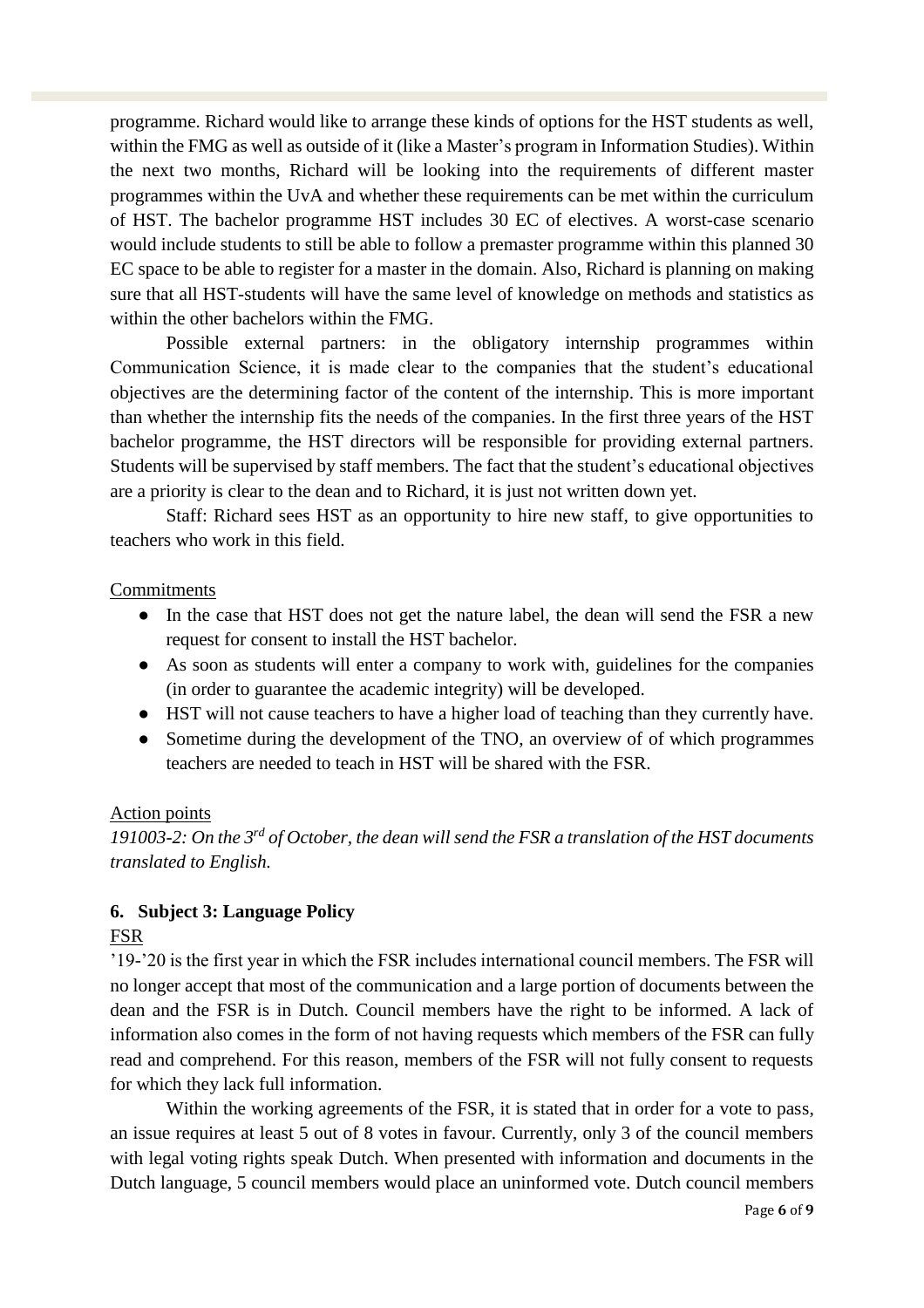could translate documents for the international council members, but this would mean an increase in workload for the Dutch council members and this would lead to second-hand information, which is not always accurate. Furthermore, by changing the language policy, the FSR hopes to increase its accessibility to international students.

The FSR received a request for consent (HST) and for advice (budget 2020). Regarding HST, a lot of documents were sent to the FSR only in Dutch. This might affect the FSR in a negative way. This is why the FSR requests the dean's support in translating all documents concerning the implementation of the new bachelor.

Next, the FSR requests the dean's support in the translation of all supporting documents of all requests for consent submitted to the FSR.

Further, the FSR requests that all communication between the faculty office and the FSR will be in the English language from this point onwards.

Moreover, the FSR requests the dean's support in ensuring that the agenda and the minutes from the OWI meetings are sent to the council in the English language and that every topic that is discussed with the FSR is in the English language.

Lastly, the FSR requests that the dean encourages all faculty employees to facilitate exchanges with the council in English. The dean could also continue offering courses to those who are not comfortable in the English language. The FSR will take responsibility in reminding the faculty board members that English is the language of communication to be employed, and compromises are being made by the FSR in the process of discussing the draft budget of 2020.

#### Dean

It seems that the FSR is asking for everything to be provided by the dean, the dean feels like not only the faculty board, but also the FSR should make an effort to help with the challenges of communication. The dean uses translation programmes, the FSR can do so as well. At the OWI-meetings, all employees present are Dutch, it would not make sense to change the language of the meeting. When international students of the FSR are present during the meeting to discuss an (un)solicited advice, we can all speak English.

We will translate everything that you have a right to consent / to advice on. We are a Dutch university and the official language is Dutch. Of course, there are English programmes. There are many pieces of information that the FMG receives in Dutch as well. The faculty board can provide an English translation, but sometimes that might be insufficient. When there is any unclarity regarding the Dutch translation, council members can ask the dean for an extra explanation.

#### **Commitments**

- The dean will support the FSR in translating all documents concerning the implementation of HST and of all supporting documents of all requests for consent and advice submitted to the FSR.
- The dean will make sure all communication between the faculty office and the FSR will be done in the English language from this point onwards, unless Dutch council members are talking to Dutch staff members.

## Action points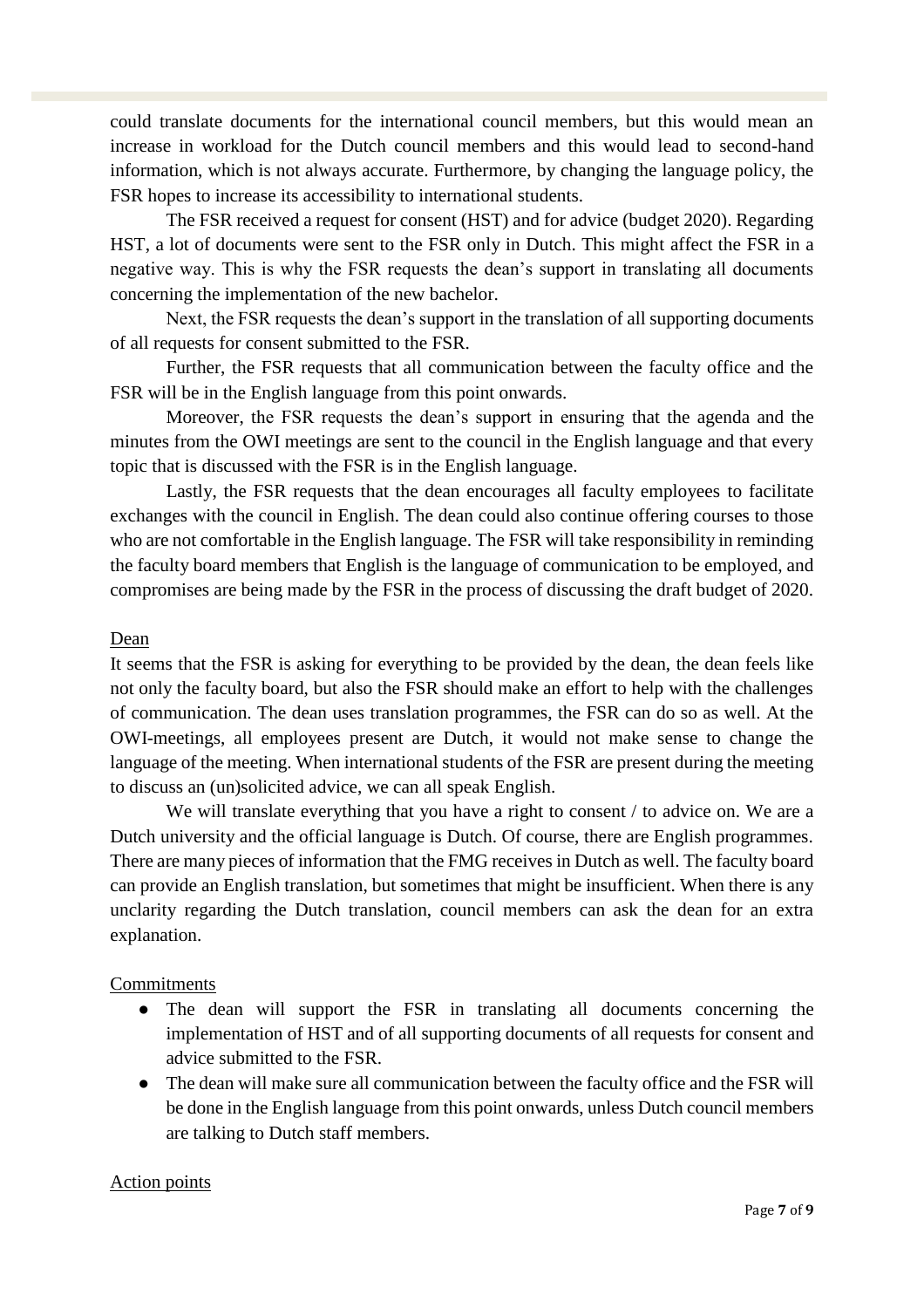*191003-3: This week, the dean will send the language policy of the FMG to the FSR.* 

#### **7. Subject 4: OWI Meetings**

*[this subject was discussed before subject 3. The minutes follow the original order of the agenda]*

## FSR

During the agenda meeting, the Daily Board (DB) of the FSR was informed by the dean that the FSR will no longer be able to join the OWI meetings. The two prior FSR's have been able to join the entire meeting and to provide input during the last 10 minutes. The FSR finds it difficult to come to terms with the current situation. The FSR would first like to reflect on the process of the dean informing the FSR of its absence during the OWI-meetings. Secondly, the FSR would like to discuss why the FSR is excluded. The working agreements between the dean and the FSR state that two FSR-members can attend the last 10 minutes of the meeting.

For the future, the FSR requests support to ensure that the OWI- meetings are conducted in a transparent way. The FSR would like to receive the agenda and the minutes. And in case that there is a subject on the agenda that is relevant to the FSR, the FSR would like to have the possibility to attend. The FSR has already contacted the OWI-directors regarding this matter.

#### Dean

The reason why the last two FSR's could be present during OWI-meetings (as an observer and for the last 10 minutes as a speaker) was because in '17-'18 and '18-'19, the FSR did not have direct contact with the OWI-directors (in the subcommittees, ODC's). Because the contact between the FSR and the OWI-directors has changed, the dean does not consider the presence of the FSR a necessity anymore.

The dean does not see this change as exclusion, the dean indicates that this is her meeting with the OWI-directors. Some of the subjects are relevant for students as well (and the dean is welcoming the FSR to be there for those subjects), but not everything is relevant for the students. The compromise is that the dean will invite the FSR to be present (as an observer) at the OWI-meeting on subjects relevant to the FSR.

#### Commitments

- From now on, the dean will send the FSR the agenda of the OWI-meetings. The FSR can request the dean to be present for (a) certain subject(s) and subsequently, the dean will decide if and how many council members can be present.
- The minutes of the OWI-meetings will be provided to the FSR as soon as possible after the OWI-meeting. (The aim is to send the minutes within two weeks after the OWImeetings, but this will not be a strict deadline.) The agenda and the minutes will be sent to the FSR in Dutch.

#### Action points

*191003-4: This week, the dean will send the FSR a document regarding the new process for the OWI-meetings. This includes when the FSR will get the draft agenda and what deadlines the FSR has for requesting to be present during the OWI-meeting.*